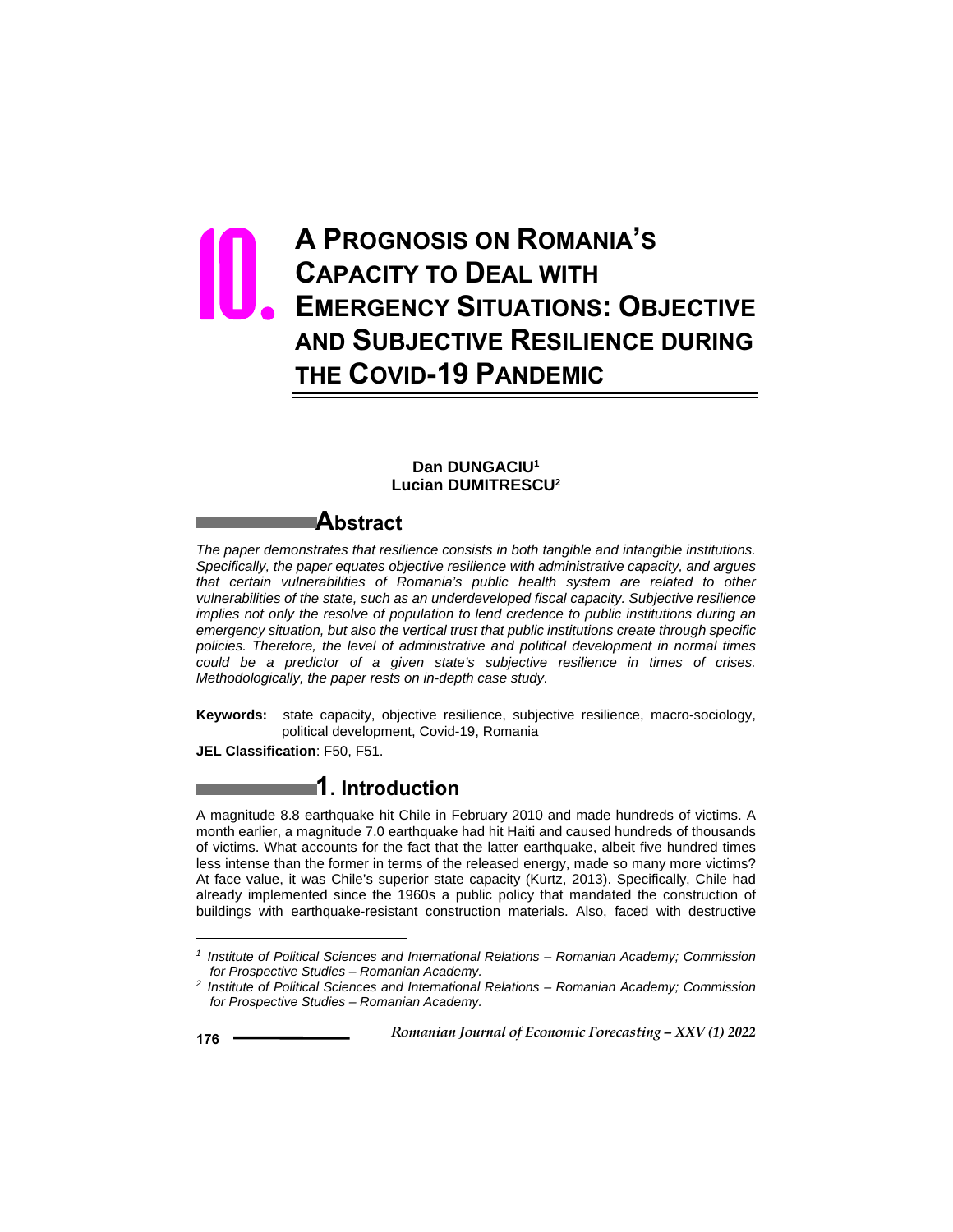

earthquakes, Chile had already built a modern public infrastructure. The above-mentioned aspects account for the fact that the material damages inflicted by the Chile earthquake represents roughly 0.17 per cent of the material costs produced by the Haiti earthquake. In short, Chile's objective resilience clearly surpassed the one of Haiti. Hurricane Maria, a category four hurricane, made landfall in Puerto Rico on September 20, 2017. Ten days earlier, another category four hurricane, namely Hurricane Irma, had made landfall in the Florida Keys. Whereas almost all inhabitants of Florida had power return within one week, the Puerto Rico authorities restored only 20 percent of power one month after the landfall of Hurricane Maria (Siedschlag and Jerković, 2018, 127). In an analysis on Italy's response to Covid-19, Capano argues that "the government's governance characteristics clearly matters, as does the state's capacity to determine what responses are chosen" (Capano, 2020, 329). Due to the Italian state's weak administrative capacity, different public responses to Covid-19 have faced implementation problems (Capano, 2020, 335). In the case of Hong Kong, "community capacity" (Hartley and Jarvis, 2020) has compensated for a low-capacity state in dealing with Covid-19. In Sweden, the public strategy of dealing with the Covid-19 pandemic has rested on high levels of institutional and interpersonal trust, which made some critics characterise this strategy as "dangerously liberal" (Pierre, 2020, 2). The argument that we put forth in this article is that state capacity and trust are structural elements that have played a pivotal role in coping with the Covid-19 pandemic. As this paper seeks to demonstrate, state capacity and trust, albeit necessary, may not be sufficient for a given state to deal effectively with a crisis situation. In the absence of administrative and political development, a given state is likely to score low in terms of both objective and subjective resilience, and, as a result, may run into trouble when dealing with a crisis situation or a rapid social change event. The most well-known instantiations of rapid social change are natural disasters, economic crises and terrorist attacks (Alexander *et al.,* 2004). By rapid social change, we refer to events that occur unexpectedly, inflict large social effects and severely unsettle the daily routine of millions or billions of human beings. Under such circumstances, resilience refers chiefly to reinstating social routine as soon as possible. If social routine is not quickly restored, rapid social change events could turn themselves into traumatic events that are highly likely to provoke social traumas.

The premise this paper works from is that state capacity could be a necessary, albeit insufficient, condition of general resilience. Usually, state capacity refers to the ability of a given state to "get things done (Holt and Manning, 2014, 719) when it comes to devising and implementing public policies. However, the ability to get things done, especially in times of crises, implies a certain level of administrative and political development that is in place before a crisis emerges. Absent this level of development, the general resilience of a given state to deal effectively with rapid social change events may be low. It is impossible to establish a clear-cut institutional benchmark, based on which any given state will cope effectively with any type of crisis. The reason for the above is that public trust could be a fundamental constituent of such level of development, and public trust is a process that has traditionally had ups and downs. The trouble of state capacity studies is that they tend to place too much emphasis on administrative institutions without paying sufficient heed to political or non-administrative institutions, such as public trust. It is likely that states which score badly on public trust may have a hard time convincing their citizens – or at least a significant part of them – to comply with public policies that are meant to solve a particular crisis situation. Conceptually, state capacity tends to project a homogenous perspective on the state. Not only that the state is made up of different public sectors, but researchers have noticed important variations in bureaucratic practices within a certain public sector.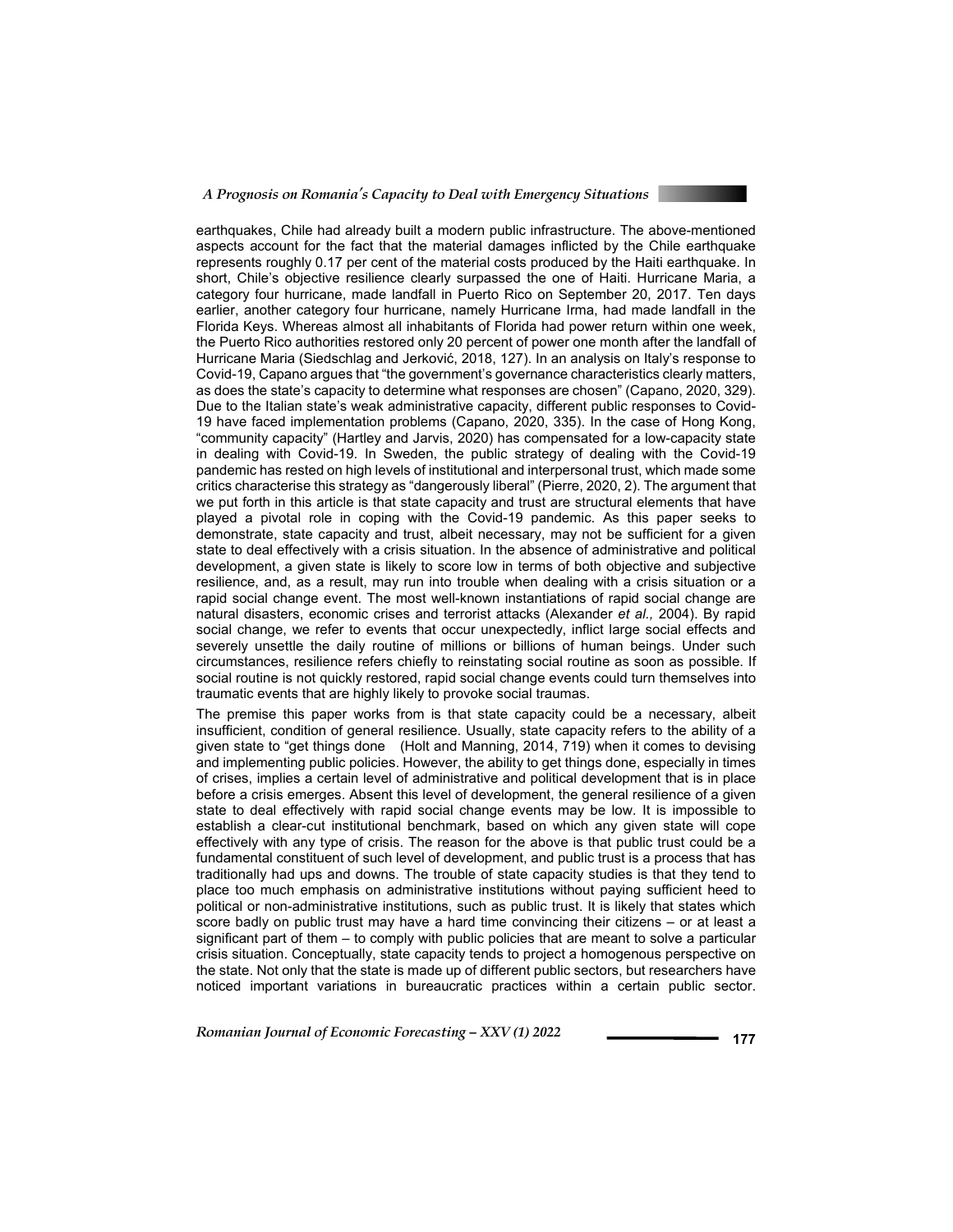Specifically, certain public hospitals have exhibited sound management, whereas others have been characterized by poor management in Romania during the Covid-19 pandemic (Dumitrescu, 2021). Also, exactly as in the case of security, one cannot talk about absolute resilience but of different degrees of resilience. Thus, in order to capture Romania's degree of resilience during the Covid-19 pandemic, we have combined objective and subjective resilience, and this is the most important novelty of the paper. In our account, objective resilience deals with "tangible (Fukuyama, 2014) aspects of the public health system, whereas subjective resilience pays heed to "intangible aspects, such as popular public trust. Also, the paper has two important limitations. The first one is conceptual. In essence, the paper seeks to come up with an "integrative perspective (Mahoney and Snyder, 1999) on resilience, one that combines tangible and intangible factors. The trouble with an integrative perspective on resilience is that it could be too sophisticated, conceptually speaking. More exactly, an integrative perspective needs to disaggregate resilience into too many tangible and intangible variables. Because of that, it could be difficult to streamline the argument but also to substantiate such an argument, and this leads to the second limitation of the paper. There is still a significant dearth of reliable data, and therefore it is difficult to support empirically a multi-dimensional, integrated perspective on resilience. Therefore, we have focused on the public health system, which mirrors Romania's general level of institutional development, and on public trust, which has never been a significant institutional asset in Romania.

The paper is organized as follows: the first section seeks to unravel the main concepts, namely resilience and state capacity; then, the paper addresses the issue of objective resilience in Romania during the Covid-19 pandemic while the next section delves into the tricky issue of subjective resilience putting forward a model for measuring this type of resilience and discussing it based on different surveys that were carried out in Romania in 2020 and 2021.

# **2. Macrosociology and the Issue of Prognosis. Conceptual and Methodological Aspects of the Study**

Broadly speaking, the paper is anchored in a macrosociological perspective that deals with state-society relations (Weiss, 2002). Macrosociology has brought "the state back in in the early 1980s and argued that high-capacity states are directly related to economic growth, good governance, the production of trust and even to the development of a "civil" civil society (Fukuyama, 2014; Lorch, 2017). In essence, the reason for the above is that high-capacity states have proved themselves effective at reducing transaction costs. More exactly, in comparison to their low and medium capacity counterparts, high-capacity states have created an institutional environment that is conducive for the emergence of different types of public trust (vertical and horizontal) and predictability. Moreover, due to a higher degree of consensus among the elites, high-capacity states have been able to display institutional coherence and a significant bargaining power in their interaction with powerful international actors. This has led to the occurrence of a rather "inclusive economic growth (Teichman, 2016), that produces social benefits to different social groups. It is worth stressing that this macrosociological perspective is anchored in a neo-institutionalist perspective, which argues for a collaboration between the state and the market. Within this optic, either the state or the market could lead the way towards more "embedded autonomy" (Evans, 1995) or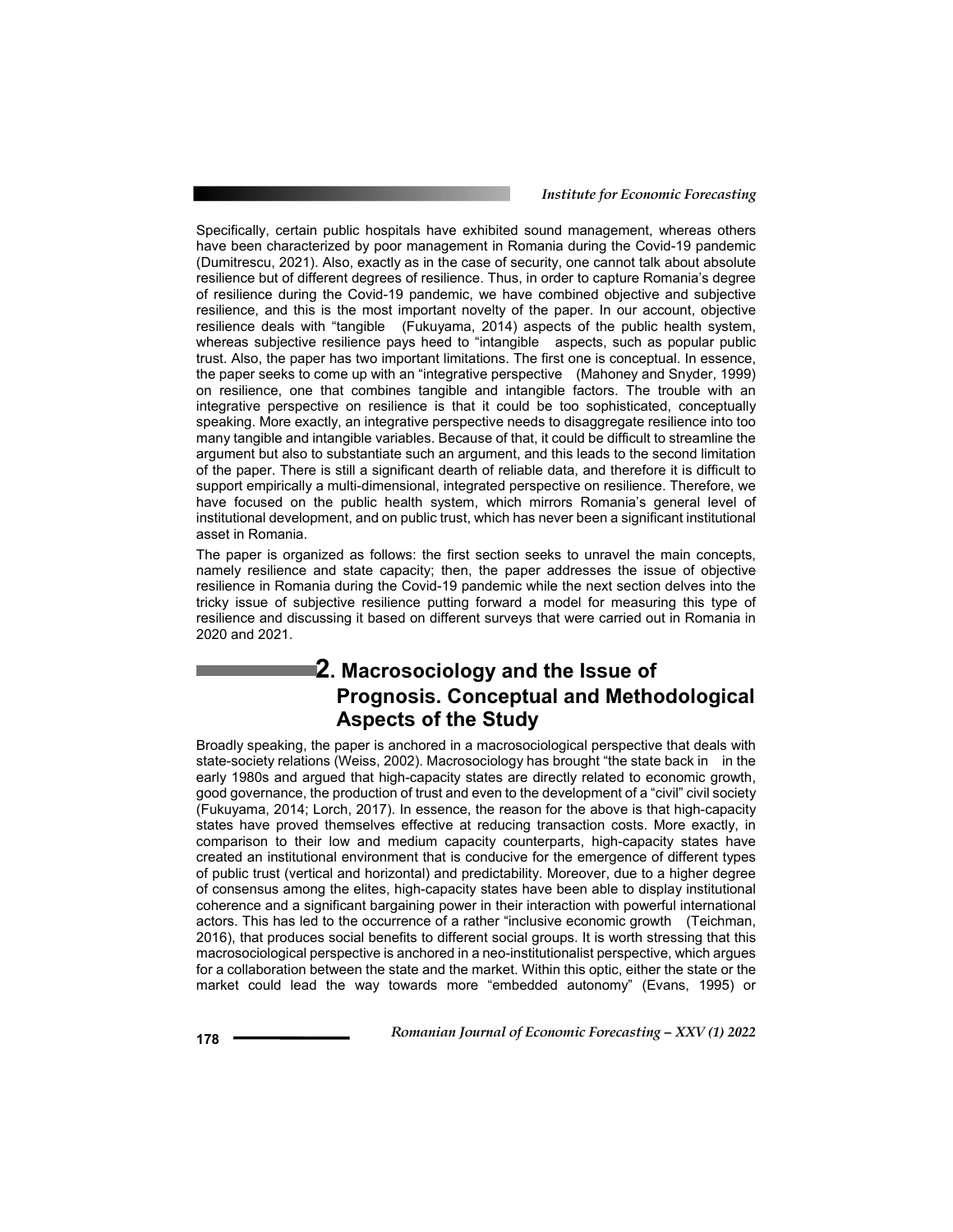

"transformative power (Weiss, 2002) for the state. Thus, the interplay between public and private institutions could engender positive effects for both capital and labour.

A tricky question that this paper needs to sort out from the very beginning is the predictive power of macrosociology. The concepts that we put forth in this paper, that is, state capacity and public trust as components of objective and subjective resilience, respectively, are structural constituents of a "meta-theory" (Mahoney and Rueschemeyer, 2003) on resilience. Specifically, such a meta-theory is able to generate testable hypotheses and this could be a direct contribution of macrosociology to the production of knowledge. It is already common sense that institutions, practices and routines create regularity or structure over time (Hay, 2002). Therefore, structural conditions are endowed with a certain predictive ability. And yet, because of agency, structuration is continuously subjected to change. This is an aspect that dwindles its predictive capacity. However, we contend that if certain indicators of either state capacity or trust tend to remain unchanged over a longer period of time, one could draw the conclusion that neither objective, nor subjective resilience have made significant steps forward, and, thus, the ability of a given state to deal effectively with rapid social change could have remained unchanged, generally speaking. Naturally, other constituents of resilience, such as political leadership, strategic communication, remunerative legitimacy, a specific learning process may go either up or down, and, as a consequence, an "integrative perspective (Mahoney and Snyder, 1999) on resilience may register significant variations over time. Nevertheless, as already stated, it is beyond the scope of this paper to come up with such an integrative perspective.

The paper rests on two contentious concepts, namely state capacity and resilience. First, there is no agreed-upon definition of both state capacity and resilience. Second, as we discuss below, there has been an ongoing debate on how many dimensions should be used in order to measure both state capacity and resilience. Third, there is a good chance to fall into the trap of essentialization when scrutinizing these concepts. In our view, both state capacity and resilience should be analysed as institutional processes that are marked by variation over specific periods of time. Initial studies on state capacity emerged in the 1980s. These studies proved that developed infrastructural capacity (Evans, 1995) positively correlated with economic growth (Geddes, 1994). Later on, state capacity was explicitly linked with good governance (Fukuyama, 2014). State capacity continues to be a contentious concept, especially for comparative studies. From this perspective, exactly as in the case of resilience, there is no clear guide on how many variables of state capacity the researcher should employ. Certain authors, who argue that state capacity should be defined as precisely as possible, have analysed only a certain dimension of a given state: extractive capacity (Thies, 2004), income tax capacity (Rogers and Weller, 2014), or bureaucratic autonomy (Geddes, 1990). Other authors have opted for three variables of state capacity. Hendrix placed emphasis on the development of bureaucratic, institutional and military institutions (2010). White and Herzog brought under scrutiny "state's extractive, administrative and coercive capacities" (2016, 3). By bringing the analysis to a completely new level, Fortin (2010) came up with an index of state capacity that comprises five indicators: taxing capacity, progress in infrastructure reform, levels of corruption, the quality of property rights, and contract intensive money. At the same time, certain authors chose to investigate the administrative dimension of state capacity, while others brought under scrutiny its political component (Cummings and Nørgaard, 2004, 687). Authors interested in the institutional details that are conducive for the emergence of social revolutions looked at structural aspects of state capacity. Whereas authors who paid heed to political transition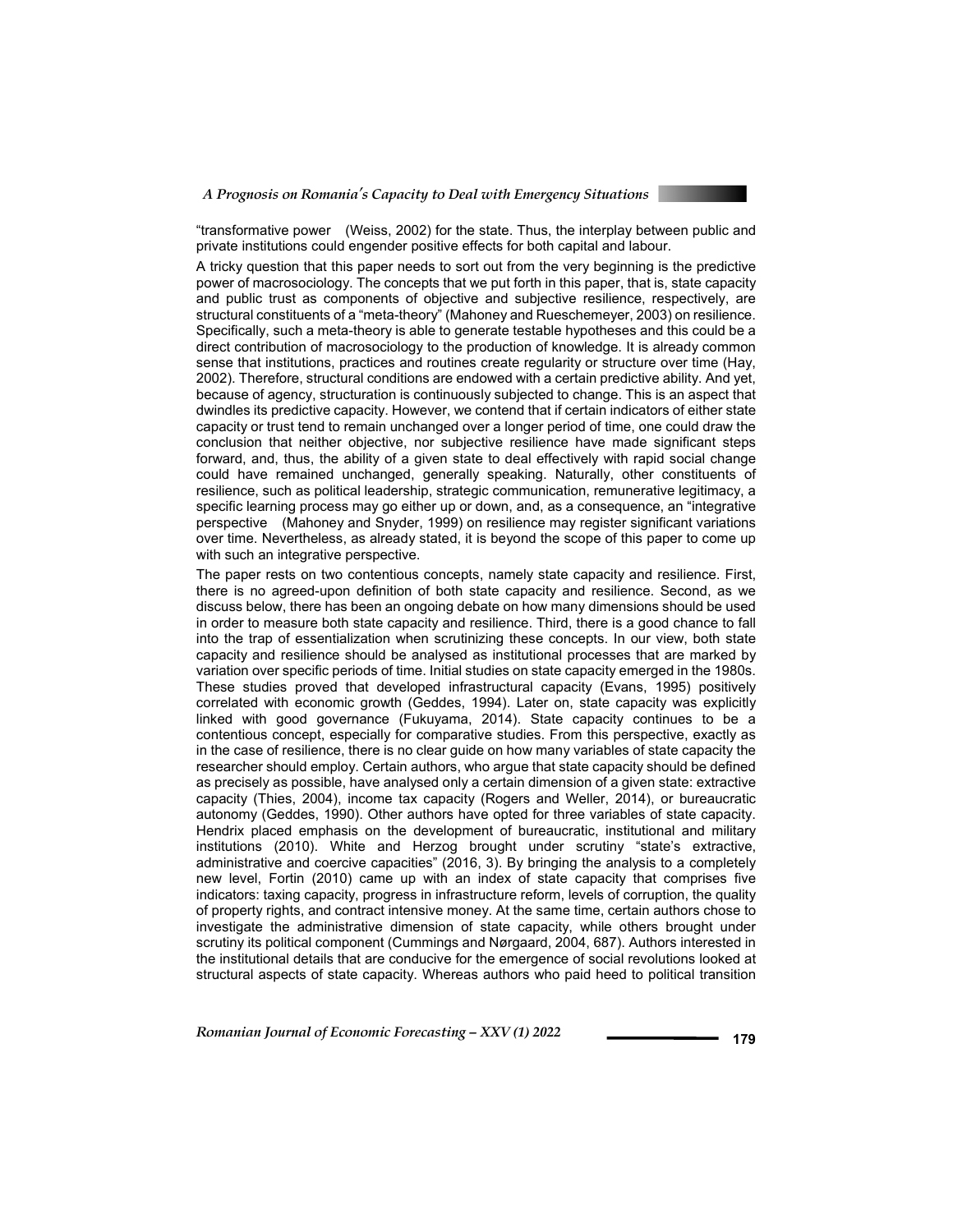have usually analysed agency aspects such as particular policies employed by political incumbents (Chehabi and Linz, 1998).

With respect to resilience, the most contentious aspect is to sort out from the very beginning if the state could be the object of resilience studies. The reason why we need to clarify this aspect is that most resilience studies drew massively on neo-liberal approaches, which have placed emphasis especially on the market, the community or the society at the expense of the state (Hall and Lamont, 2013). This notwithstanding, it is already commonsensical, especially for neo-institutional approaches, that market-building processes correlate with state-building processes (Frye, 2010). In the absense of such a correlation, either significant transaction costs or exclusive development may occur. Pospisil and Kühn (2016) argue that especially the state is the object of resilience studies. In this optic, the resilience debate marks the fourth generation of state building studies in an academic field that started with conflict resolution studies and continued with investigations on failed states and fragile states. "Beyond such approaches resilience can be analysed as the opposite vision to fragility" (Pospisil and Kühn, 2016, p. 4). However, Pospisil and Kühn contend that resilience is a rather empty signifier which creates even more confusion, as long as it is linked to either state legitimacy or state effectiveness without clarifying which is which. Therefore, resilience has low heuristic value. Albeit indirectly, our article is also linked to security studies, considering that a resilient state should be able to balance between preventive, that is, security policies and reactive, that is, resilient, policies (Fjäder, 2014). In short, a resilient state should be both a security provider, namely to stop threats before they happen, but also a resilience provider, namely to adapt to shocks by keeping "essential services running at least at a minimum level" (Fjäder, 2014, 128). From this perspective, the 2016 European Union Global Strategy hinges on the concept of the resilient state. "A resilient state and society therefore needs to be secure, but it also needs to be inclusive, well governed, developed, cohesive and sustainable" (Tocci 2017, 71). Consequently, the state could be the subject of resilience studies.

We define resilience as *resourcefulness* (Mileti, 1999), which emerges at the intersection of the administrative and political capacities of a given state. Thus, resourcefulness stands for the ability of a given state to mobilize and deploy resources in times of crisis. This implies not only tangible resources but also "intangible (Fukuyama, 2014) ones, such as the "behavioural capacity (Jaggers, 1992) of public institutions to make population, or at least a significant part of it, act in a certain manner. We have resorted to this definition of resilience for three reasons. First, it is related to state capacity. Second, we want to make sure that, conceptually speaking, our research has internal validity. State capacity also consists in "sophisticated administrative and political skills" (Bohle and Greskovits, 2012, 253), "manpower, technology or expertise" (Golterman, 2012, 164), "technical knowledge, bureaucratic capability, and financial resources" (Tallberg, 2002, 614) or "political leadership (Jaggers, 1992). In other words, resourcefulness implies not only quantitative aspects but also qualitative aspects of a given state. Third, we have sought to avoid the trap of essentialization. To this end, we have followed the suggestion to bring under scrutiny only a particular public sector (Evans, 1995). Consequently, we chose not to look at the whole state in Romania. Such a perspective would be clearly misleading for it would easily lead to significant essentialization. Therefore, we have sought to disaggregate the state mainly into the different facets of the public health system. Nevertheless, one may fall into the trap of essentialization even when delving into the institutional traits of the public health system in Romania. Therefore, following the classification put forward by Health Minister Tătaru, we analyse certain components of the public health system in Romania, that is,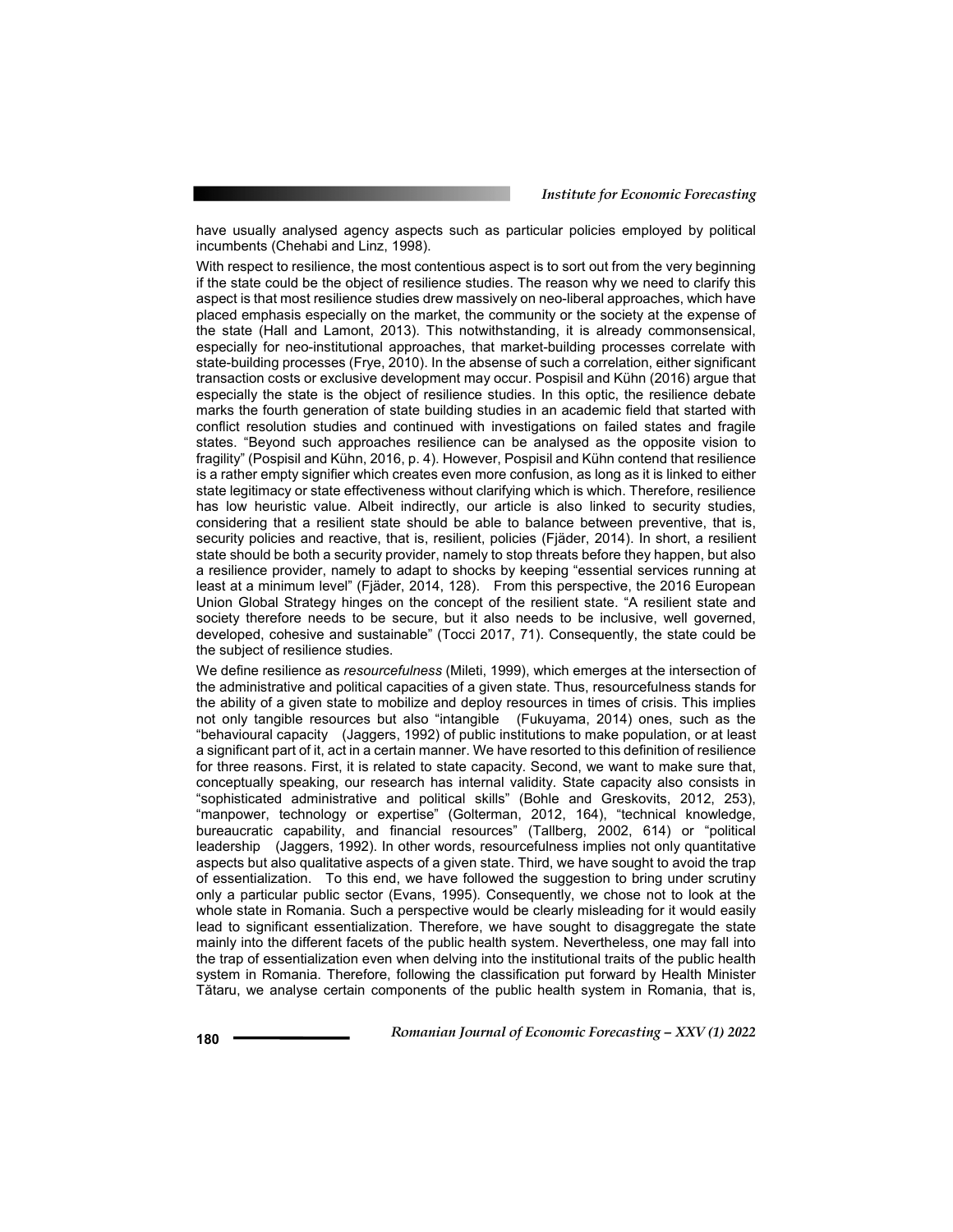

public hospitals and public health directorates. We could also have scrutinized the medical bureaucracy in Romania, instantiated by the Ministry of Public Health, and the public ambulance (Pîrv, 2020). Besides the state of the medical system, another dimension of resourcefulness that we bring to the fore is public trust. Resilience also has a subjective dimension, which consists of different intangible elements, among which public trust is one of the most important (Radu, 2018). When public trust is low there is likely that different aspects of a given state's critical infrastructure get either slowly or not fully mobilized. Also, when public trust is low, there is likely that most citizens of a given state will comply either slowly or partially with the public policies required by an emergency situation. As a consequence, due to low levels of public trust, a given state may run into trouble in the process of turning "potential resilience" into "end-state resilience" (Yamamoto, 2011, 725). We disaggregated subjective resilience into a popular dimension and an institutional dimension. Specifically, the popular dimension stands for the resolve of the general public to trust and allow public institutions to deal with the crisis situation. The institutional dimension refers to the capacity of certain public institutions to produce steady levels of public trust.

From a methodological perspective, the paper rests on case study research (Gerring, 2007). There are three reasons for which we chose this research method. First, case study research is already an established method for examining the question of state capacity. Second, case study research can be used to grasp state capacity as a "causal mechanism (Beach and Pedersen, 2013) of resilience. As this paper seeks to demonstrate, in the absence of a developed fiscal capacity, other capacities of the state may also be underdeveloped, such as the public health system. Considering that the underdevelopment of fiscal capacity in Romania has been a path-dependent phenomenon, this may have a significant bearing on both objective or tangible resilience, irrespective of their operationalization. Also, in the absence of public trust, it is likely that the public authorities' "behavioural power (Jaggers, 1992) relative to population, or at least a significant part of population, is limited. This may turn subjective resilience into a scarce resource. Third, by combining case study research with secondary data analysis we intend to shed light on how objective resilience has correlated with subjective resilience during the Covid-19 pandemic in Romania.

# **3. The Objective Resilience of Romania's Public Health System during the COVID-19 Pandemic**

Measuring state capacity continues to be a contentious effort especially because researchers do not mention from the very beginning of the investigation what public capacities they bring under scrutiny. This section concerns itself with the public health system in Romania and some of its vulnerabilities. These vulnerabilities had been clear long before the start of the Covid-19 pandemic and reflected liabilities of other public capacities, such as fiscal capacity, policy capacity, and analytical capacity. As a consequence, the fact that the public health system in Romania was rife with vulnerabilities at the beginning of the outbreak, in March 2020, came as no surprise. What came as a surprise though, was the fact that public commentators failed to connect different vulnerabilities of the public health system with other vulnerabilities of the state in Romania. In sum, the assumption that this section starts from is that the weak points of the public health system in Romania reflect general vulnerabilities of the state in Romania. In addition, state capacity stands for a "causal mechanism of resilience. This means, first, that state capacity and public trust are cogs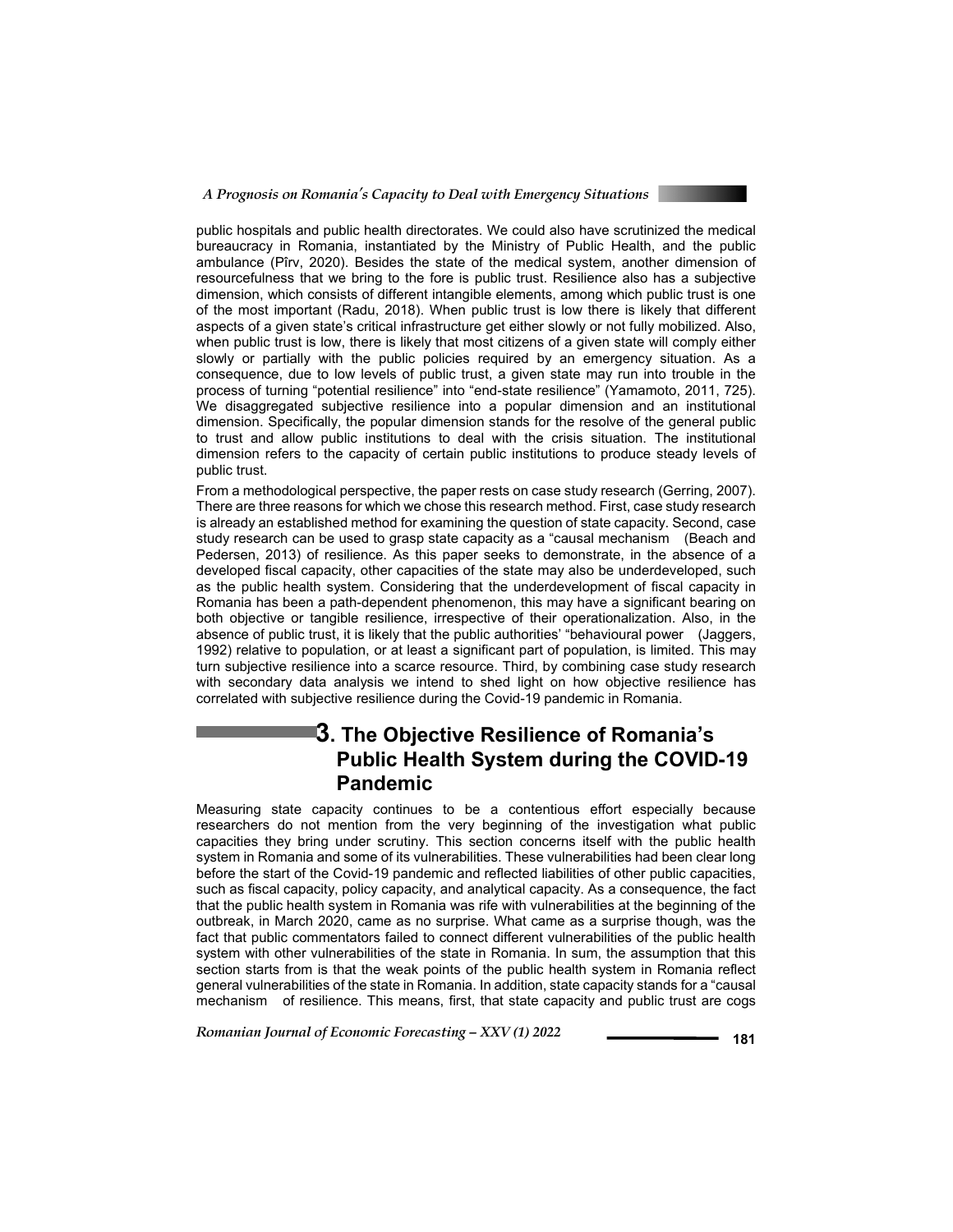that work interdependently in a mechanism of a general resilience. And, second, that these cogs can be separated only for analytical reasons. The same holds true for objective resilience, which can be separated from subjective resilience only at an ideal-typical level.

In the early stages of the Covid-19 pandemic, resilient states were the ones that have successfully implemented the "test, trace, isolate" strategy. To complement this, in 2021 another mark of resilience emerged, that is, successful vaccination campaigns. Whereas the "test, trace, isolate" strategy was influenced especially by the state of administrative capacities, we argue that the vaccination campaign was influenced mostly by the state of political capacities, with an emphasis on public trust. In mid December 2021, 39 per cent of the Romanian citizens were fully vaccinated (ec.europa.eu, 2021).

In our view, especially the testing strategy shed light on different vulnerabilities of the public system in Romania and demonstrated lack of resourcefulness. In 2020, a public narrative emerged according to which Romanian authorities carried out too few Covid-19 tests. A quick glance at the data shows that, in terms of testing, Romania was behind many other Eastern and Central European Countries as of July 2021 (Statista, 2021). A more solid benchmark to evaluate Romania's testing capacity was offered in November 2020 by Mr. Ludovic Orban, the-then Prime Minister, according to whom Romania had just reached a testing capacity of 55,000 tests per day. That is, RT-PCR tests per day (Nistoroiu, 2021). It is worth noticing that in mid-October 2021, when the fourth wave of the Covid-19 pandemic reached one of its highest points in Romania, public authorities carried out less than 14,000 PCR tests on daily basis (Nistoroiu, 2021). In short, roughly one fourth of Romania's testing capacity was used at the time. Public health experts, who have acquired public notoriety during the Covid-19 pandemic, stressed that Romanian authorities carried out fewer tests during the fourth wave in comparison to the third one mainly for political reasons (cotidianul.ro, 2021). It is beyond the scope of this paper to establish if the testing strategy in Romania has been influenced by political reasons. The authors have neither the methods nor the data to delve into the alleged political reasons that may have left their mark on the public testing campaign in Romania. Instead, we seek to bring to the fore two tangible aspects that may have influenced the testing campaign in Romania. During the state of emergency, that spanned March 15 to May 14 2020, public health directions carried out between 2,000 and 2,500 Covid-19 tests per day due to two main reasons. First, lack of money (Lică, 2020) and, second, lack of personnel (Răvdan, 2020). According to the Romanian legislation, public health directorates are in charge for both testing and tracing activities related to Covid-19 infections. Public data that was available at the end of 2019 revealed that many Romanian counties had either none or only one epidemiologist: Brăila (0), Giurgiu (0), Ialomița (0), Buzău (1), Caraș-Severin (1), Călărași (1) (Răvdan, 2020). Due to a severe shortage of qualified personnel, hundreds of epidemiological investigations were put on hold. Also, many counties in Romania carried out no specific Covid-19 tests during the state of emergency. The public healths directorates that had to deal with a significant shortage of personnel either carried out Covid-19 tests in other counties or only a limited number of tests, that is, around 200 tests per month during the entire state of emergency. Lack of personnel has also impacted the epidemiological investigations, which have been always late since the beginning of the outbreak. Almost two years into the Covid-19 pandemic, the lack of sufficient doctors and nurses has continued to be invoked by different Romanian experts (Ganea, 2021). Only by looking at the above-mentioned data, one could understand the dearth of resources that different sectors of the public health system in Romania have been forced to cope with during the pandemic. Undoubtedly, this left its mark on the objective resilience of the public health system. What accounts for the lack of money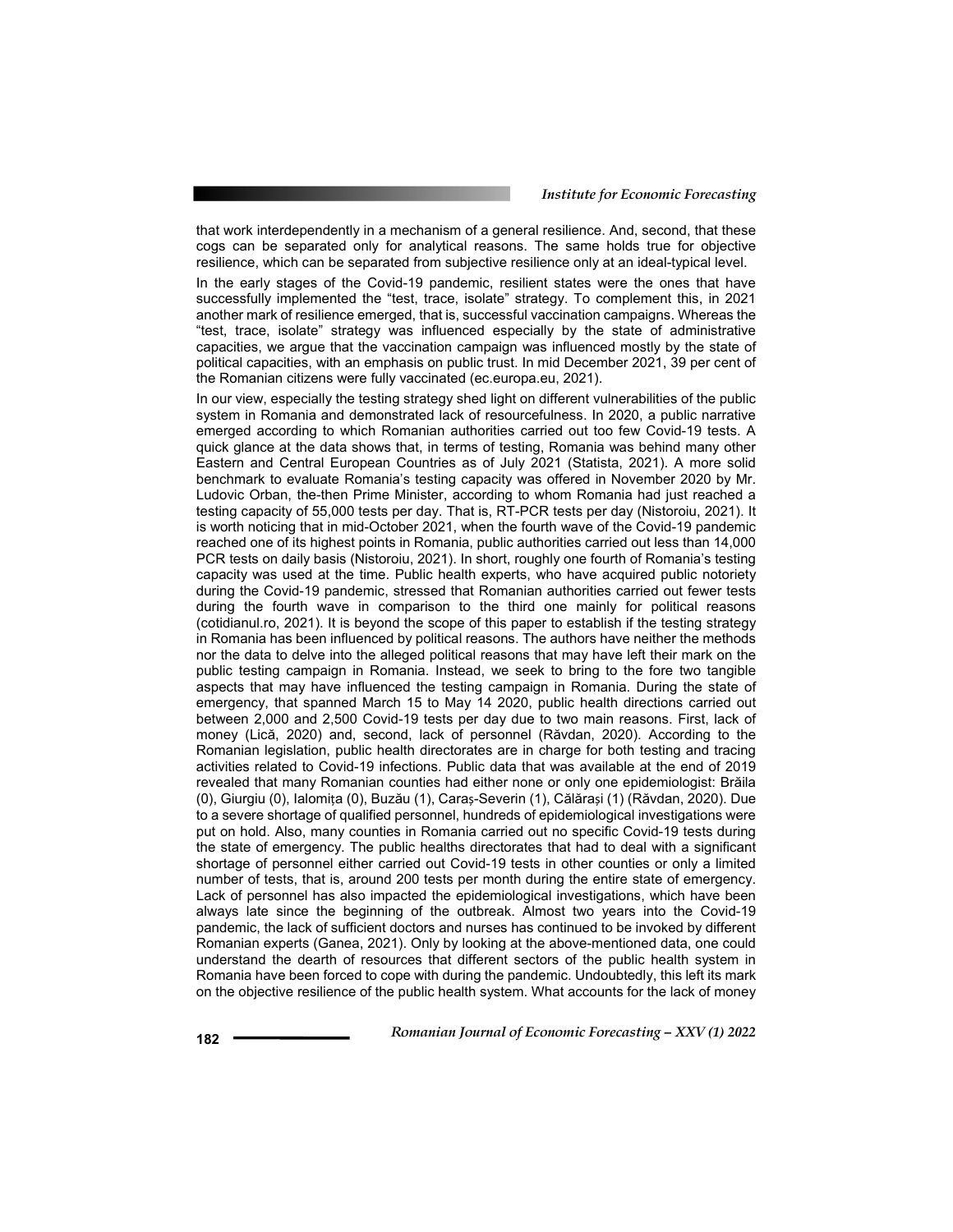

and personnel specific to the public health system in Romania? In our view, one could find different explanations for the above, that range from the general strategy of state-building to vulnerabilities related to analytical capacity, unsound management of public hospitals and political leadership. In our view, Romania's underdeveloped fiscal capacity correlates especially with the insufficient resources, both material and human, of the public health system.

It is already common sense that an important institutional trait of a high-capacity state is its extractive capacity. From this perspective, Romania's extractive capacity is the most underdeveloped in the entire European Union. In 1995, for instance, when the post-Communist elites veered towards Europe, Romania's public revenue from taxes and fees accounted for 27.6 per cent of the GDP. In 2021, almost 15 years into its integration into the European Union, Romania's fiscal capacity had made no significant steps forward (Ban, 2021). It remained at roughly 27 percent of the GDP, whereas the EU average was at 40 per cent (Pană, 2016). Romania has also not fared well regarding the collection of VAT. Hungary and the Czech Republic amass around 86 percent of the VAT, whereas Romania collects only 72 percent (Georgescu, 2018, p. 838). With respect to the income tax collection, Romania collects around 23 percent yearly, whilst the Czech Republic and Hungary are at 36 percent and 30 percent, respectively (ibidem). Arguably, the political factor plays an important part when it comes to the distribution of public money. But the same political factor played a decisive role in the state-building process in Romania (Ganev, 2005). Not surprisingly, political incumbents were not been keen on building a strong state (Acemoglu and Robinson, 2019). On the contrary, de-bureaucratization was the name of the game in terms of the state-building strategy for the last three decades in Romania. As a result, the fact that the state in Romania, due to an underdeveloped fiscal capacity, has systematically made little money comes as no surprise. In our view, this aspect had a direct impact on the tangible resources, both material and human, of the public health system. At the same time, Romania's underdeveloped fiscal capacity has had a significant bearing not only on the public health system but also on the local transportation infrastructure (Dăianu, 2020), which is the most backward in the European Union (Stolojan, 2020). Unsurprisingly, a state which makes little money will have difficulties in building a developed critical infrastructure, which is a significant factor of objective resilience. It would be a mistake, though, to argue that Romania's actual level of economic and institutional development relies only on fiscal capacity. Development has been a long-term process involving simultaneously structure and agency.

# **4. Subjective Resilience during the Covid-19 Pandemic. The Question of Public Trust in Romania**

In contrast to objective resilience, which can be measured directly in most cases, subjective resilience consists of intangible elements, such as the quality of institutions, trust in elected officials and public institutions, social cohesion, perceptions regarding the availability and readiness of different public capacities to deal with crisis situations (Radu, 2018). Fifteen years into its EU integration, Romania continues to score low in terms of the quality of its institutions (Dăianu, 2018), especially when it comes to "software capabilities , such as "legitimacy, integration, and policy capacity" (Azar and Moon, 1988). Not surprisingly, the above-mentioned political capacities correlate with good governance, which is a catalyst of public trust (Ayoob, 1995). Of these elements of subjective resilience, this section focuses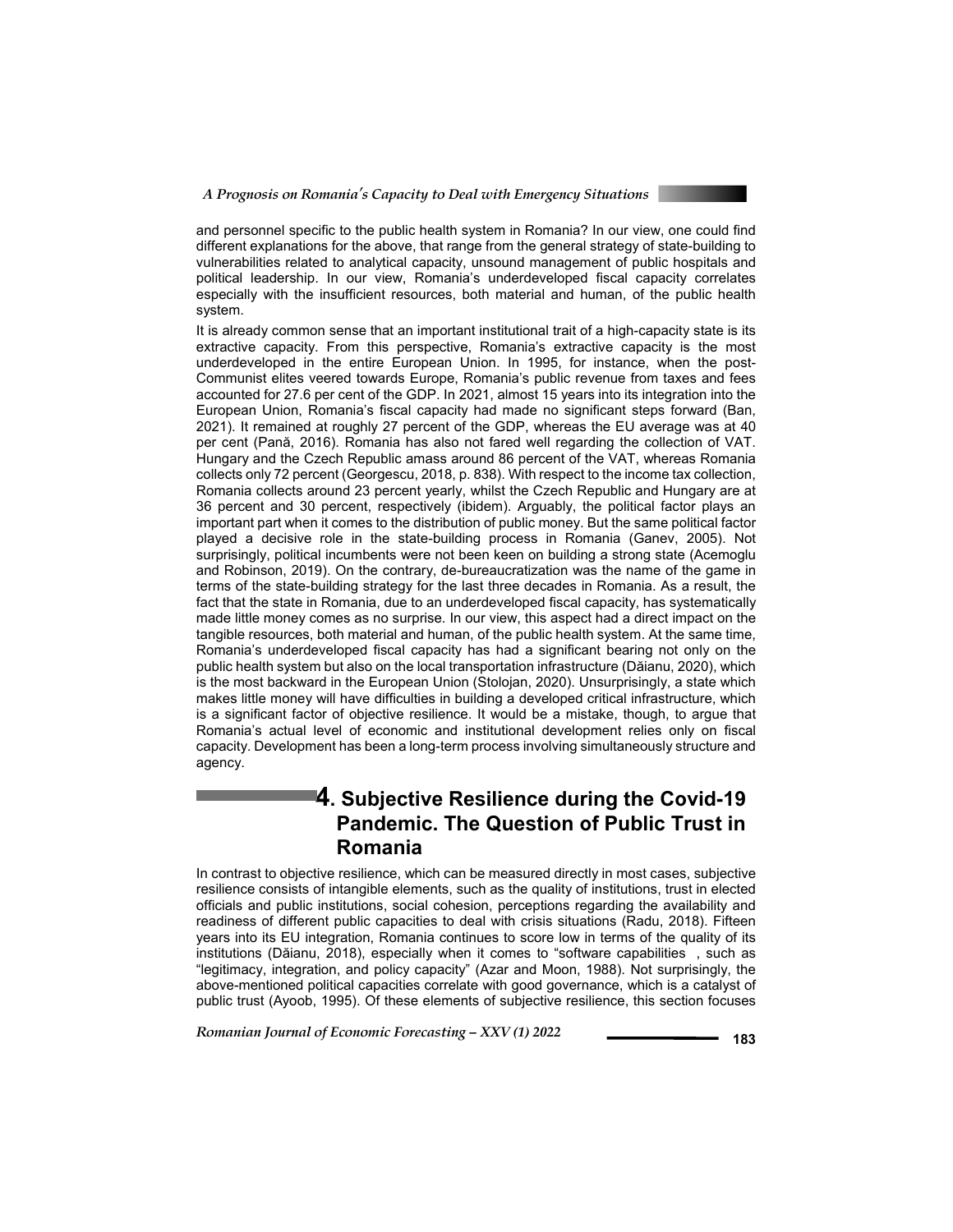mainly upon public trust or trust in public institutions. In our account, public trust is tantamount to vertical trust and it stands for a form of trust that is usually created through the actions and policies of public institutions. At the same time, public trust is not only a constituent of subjective resilience. Public trust is a fundamental ingredient of the most subtle form of power that a given state displays, namely legitimacy. To some authors, legitimacy, resource extraction and monopoly on violence are the most important indicators of state capacity (Ganguly and Thompson, 2017). It is not our intent to delve into a sophisticated discussion on legitimacy. However, it is worth stressing that low-legitimacy states are highly likely to fail to mobilize in due time either public resources or a significant part of population to deal effectively with a crisis situation. The reason for the above is that low levels of state legitimacy usually turn into low levels of esteem for both public rules and public officials who require compliance with specific public policies (Gilley, 2009). Under such circumstances, irrespective of the quality and availability of the critical infrastructure, low esteem for public officials and public institutions is likely to fuel negative collective emotions towards the obligation to comply with certain public policies. In other words, when public trust is low it is likely that public authorities will have a hard time turning "potential resilience" into "endstate resilience" (Yamamoto, 2011, 725).

Some conceptual nuances are worth stressing from the very beginning of this analysis. First of all, we have chosen to look at trust in public institutions that, at least in theory, are less politicized. The general public expects of these institutions to behave in a neutral fashion when it comes to applying the law (Rothstein and Stolle, 2008). Moreover, the institutions that we chose, namely the Army, the Police and the Public Hospitals, have been actively involved in dealing with the Covid-19 pandemic. We have not placed too much emphasis on "political institutions" such as the Government, the Parliament or different Ministries that have been directly involved in the management of the Covid-19 crisis, because we expected them to produce low levels of public trust. The reason for the above is that Romanian citizens do not trust the local politicians and, as a result, every institution that is perceived to be politicized tends to score low in terms of public trust. In October 2021, when Romania found itself in the middle of the deadliest wave of the Covid-19 pandemic, the public trust in thethen Prime Minister was at 7 percent (Mihăescu, 2021). To our surprise, however, most Romanian citizens were willing to lend credence even to some of these political institutions, at least in the early phases of the pandemic. Second of all, subjective resilience is a process which needs to be measured over a longer period of time. In short, a diachronic perspective needs to be employed to trace variations in subjective resilience since the beginning of the outbreak in March 2020. The public opinion surveys that have been employed in our analysis resort to a synchronic view. In other words, these surveys have paid no heed to the question of public trust as a process, but rather as a singular moment in time. In our view, this methodological problem could be partially rectified with a robust conceptualization of subjective resilience. Therefore, we need to make clear how we conceptualise subjective resilience. We define subjective resilience as a process that occurs at the intersection of the will of a given state's citizens to lend credence to public institutions and what these public institutions deliver over a specific period of time, that is, the Covid-19 pandemic in our case. This is how public trust occurs. It implies a popular dimension and an institutional dimension. Therefore, public trust is not only related to the performance of public institutions. It also depends on the readiness of most citizens to lend credence to the efforts made by specific public institutions. And based on the data that we collected, most Romanian citizens were willing to trust public institutions to deal with the crisis, at least in the early phases of the pandemic. Third of all, from a methodological perspective, we resorted to secondary data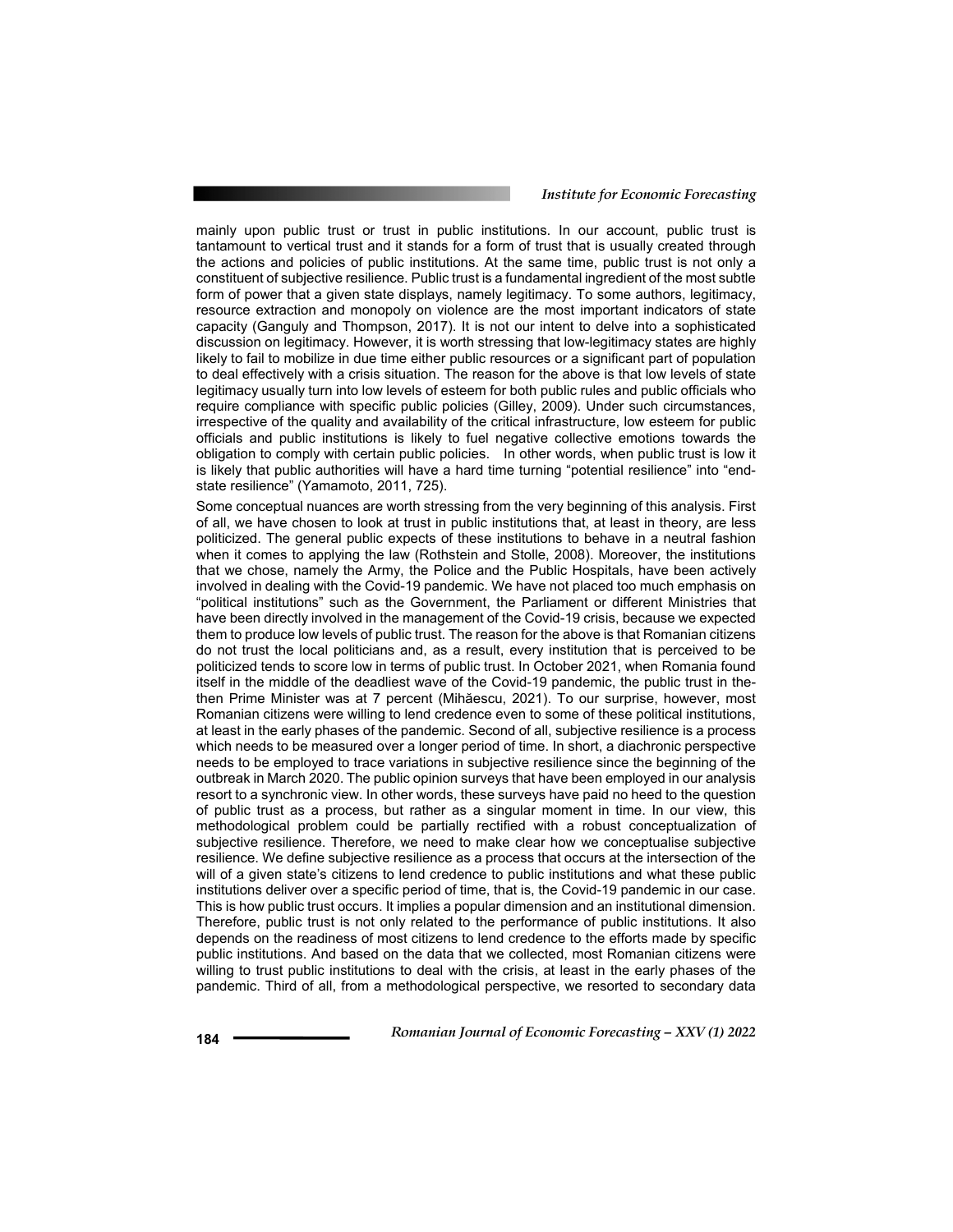

analysis in this section. Needless to say, public trust could also be influenced by a given state's specific past, especially if the past is related to a totalitarian regime, as in the case of Romania (Pop-Eleches and Tucker, 2017).

Looking at the popular dimension of subjective resilience, namely the willing of Romanian citizens to lend credence to public institutions to deal with the pandemic, we have come across data that shows a large support in this regard. According to an IRES survey that was carried out during the state of emergency in April 2020, 50 percent of the participants considered that the government "reacted rapidly" (IRES, 2020), whereas 48 percent of the participants held that the government "communicated clearly (IRES, 2020). According to the same survey, 57 percent of the participants trusted the Ministry of Health, and 68 percent maintained that the Orban Government did a good job during the emergency crisis (IRES, 2020). Also, 95 percent of the respondents answered that they were willing to wear face masks in certain public places, and 83 percent stated that the extension of the emergency situation was a good measure $^3$  (IRES, 2020). Based on the above, especially when it comes to trust in the Ministry of Health and the Orban Government, we argue that most Romanian citizens were willing to trust both of them and let the public institutions do their job in coping with the Covid-19 pandemic. Looking at the data regarding the willing to wear face masks in public places and also the extension of the emergency situation, we also argue that most Romanian citizens were willing to bear the brunt of the emergency situation. Therefore, based on our conceptualization, the popular component of subjective resilience was in place in the early phases of the pandemic and public institutions could tap into the resolve of most Romanian citizens to deal with a crisis situation. However, based on data collected in May 2021, that is, one year and a couple of months into the Covid-19 pandemic, the patience of most Romanian citizens started to wear thin. Not surprisingly, 77 per cent of the respondents held that lifting the restrictions was the right thing to do by the Romanian authorities (IRES, 2021). What came as a surprise, however, was that 80 per cent of the participants argued that the reason behind lifting the restrictions against the pandemic was the merrit of the Romanian citizens, who had been complying with the protection measures imposed by the authorities (IRES, 2021). In other words, according to the public perception captured by the cited survey, neither the public authorities nor the politicians had almost anything to do with the slowing down of the pandemic, but mainly the citizens. In our view, this shows, albeit indirectly, that the resolve of the general population to lend credence to public institutions to deal with the pandemic had already started to shrink. Whereas in April 2020 68 percent of the respondents maintained that the Orban Government did a good job in dealing with the Covid-19 pandemic (IRES, 2020), in May 2021 only 4 percent of the survey participants could identify a connection between the policies of the-then Prime Minister and the end of restrictions.

The question is what has changed in the meantime, considering that trust in public institutions remained steady one year and two months into the Covid-19 pandemic. As already stated, we paid attention especially to trust in public institutions that the general public expect to be less politicized, such as the Army, the Police or the Public Hospitals, in contrast to institutions such as the Government and the Parliament. Moreover, these less

*Romanian Journal of Economic Forecasting – XXV (1) 2022* **<sup>185</sup>**

l

*<sup>3</sup> The state of emergency was declared on March 15, 2020, it was protracted for another month on April 15, and it ended on May 15, 2020 in Romania. State of emergency was tantamount to the only lockdown that Romanian citizens experienced. By comparison with the lockdowns imposed by other European states, the one in Romania could be considered rather mild. Arguably, this could be the topic of a specific academic investigation.*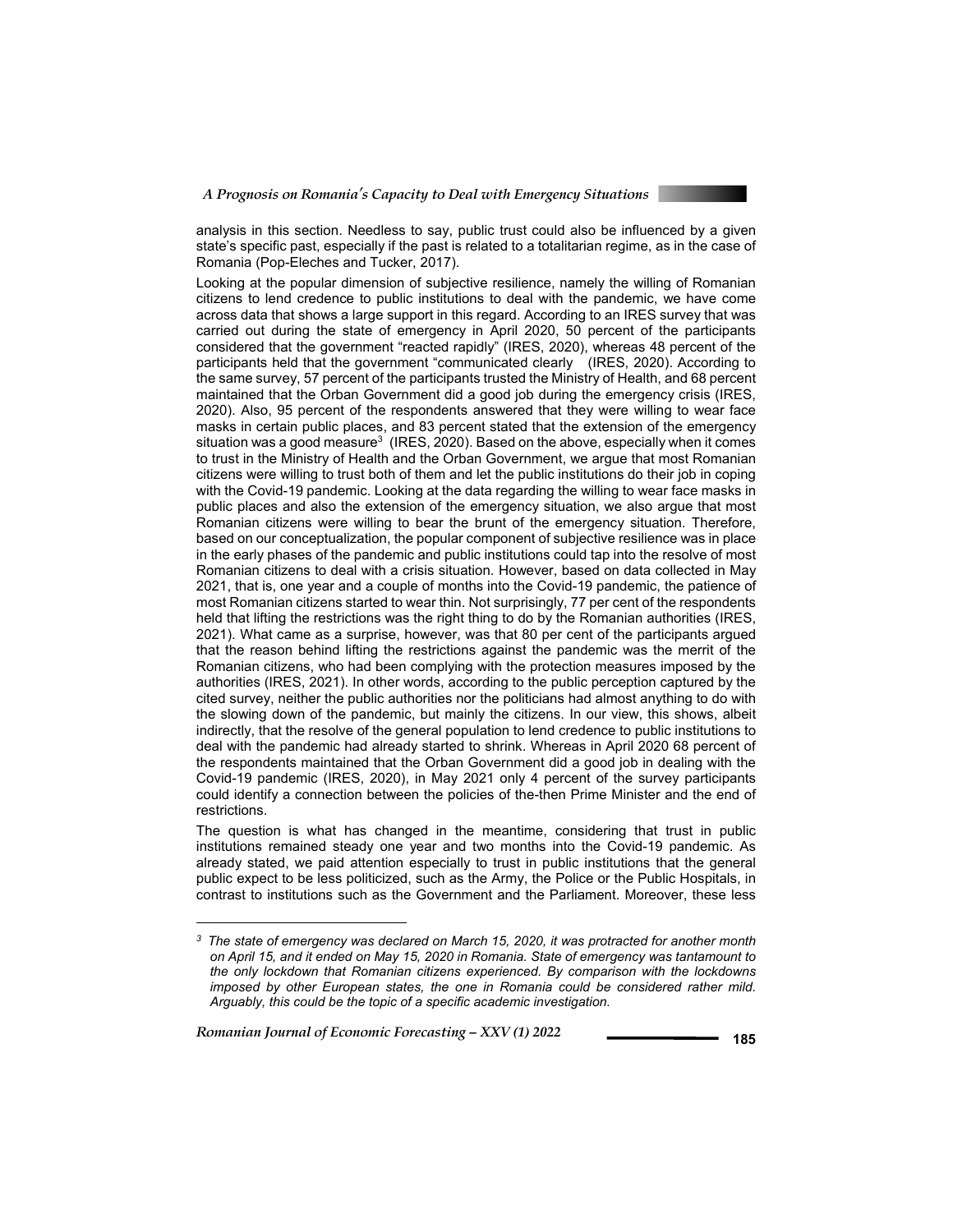politicized public institutions have played an active role in dealing with the Covid-19 pandemic. According to an IRES survery that was carried out in April 2020, trust in the Army was at 84 per cent, 61 per cent in the Police, and 57 per cent in the Ministry of Health (IRES, 2020). Based on a LARICS survey that was carried out one year later, in April 2021, trust in the Army was at 70.6 per cent, 45.6 per cent in the Police and 48.2 percent in the Hospitals (LARICS, 2021a). Another LARICS survey that was conducted in October 2021 revealed that trust in the public institutions that we have taken into account continued to be steady. Thus, trust in the Army was at 86 percent, 50 percent in the Police, 31 percent in the Hospitals (LARICS, 2021b). Trust in the Hospitals may have dwindled due to the fact that, between November 2020 and October 2021, twelve fires had broken out in public hospitals killing 31 patients (Luțac, 2021). At the same time, different public acquisitions of materials that were needed to deal with the pandemic seemed to be fraudulent. What was the game changer that affected the popular dimension of subjective resilience? It is difficult to come up with a straight answer in this regard. The pandemic itself may have played a significant role. The fact that public authorities have displayed inconsistency both in terms of public policies and public communication could be another factor. Also, the population might have expected more from the new government that emerged after the 2020 legislative elections. Last but not least, the constant fighting among politicians and conspiracy theories may also have diminished the popular component of subjective resilience. Fact is that agency variables, such as trust in elected officials and the actions of political leadership, should be factored in the conceptual construction of subjective resilience. To sum it up, we argue that it is not only one variable, but rather more variables that have intervened and affected the popular component of subjective resilience. In terms of social prognosis, we argue that when the popular component of the subjective resilience follows a downward trend it is likely that a growing number of citizens will comply less and less with different public measures.

## **5. Conclusions**

The paper tried to come up with a structural perspective on general resilience, and, to this end, it factored in aspects of administrative capacity, such as the state of the public health system. The paper also paid heed to aspects of political capacity, such as the resolve of the population to lend credence to public institutions during an emergency situation, and the trust that public institutions create through specific policies. We showed that certain vulnerabilities of Romania's public health system are related to other liabilities of the state, such as an underdeveloped fiscal capacity. Insufficient public funds led to lack of personnel in the public health system and it also impacted on the development of Romania's general testing capacity against Covid-19 pandemic. Arguably, the public health system in Romania also has qualitative vulnerabilities, such as institutional coherence, the general quality of bureaucracy and pockets of informality. However, it was beyond the scope of this paper to tackle the quality of the public health system in Romania. We just looked at tangible elements that turned into clear vulnerabilities of what we called objective resilience during the Covid-19 crisis. In terms of subjective resilience, the paper reavealed a rather surprising aspect, namely that, to a large extent, the general public was willing to credit public institutions to deal with the pandemic. Moreover, based on the data that we analysed, the general public was willing to take the brunt of the pandemic, when it came to wearing face masks, complying with social distancing rules and different restrictions imposed by public authorities. In short, the popular dimension of subjective resilience was rather developed. However, this was manifest in the early phases of the pandemic and, unsurprisingly, constantly diminished afterwards. Regarding what we called the institutional component of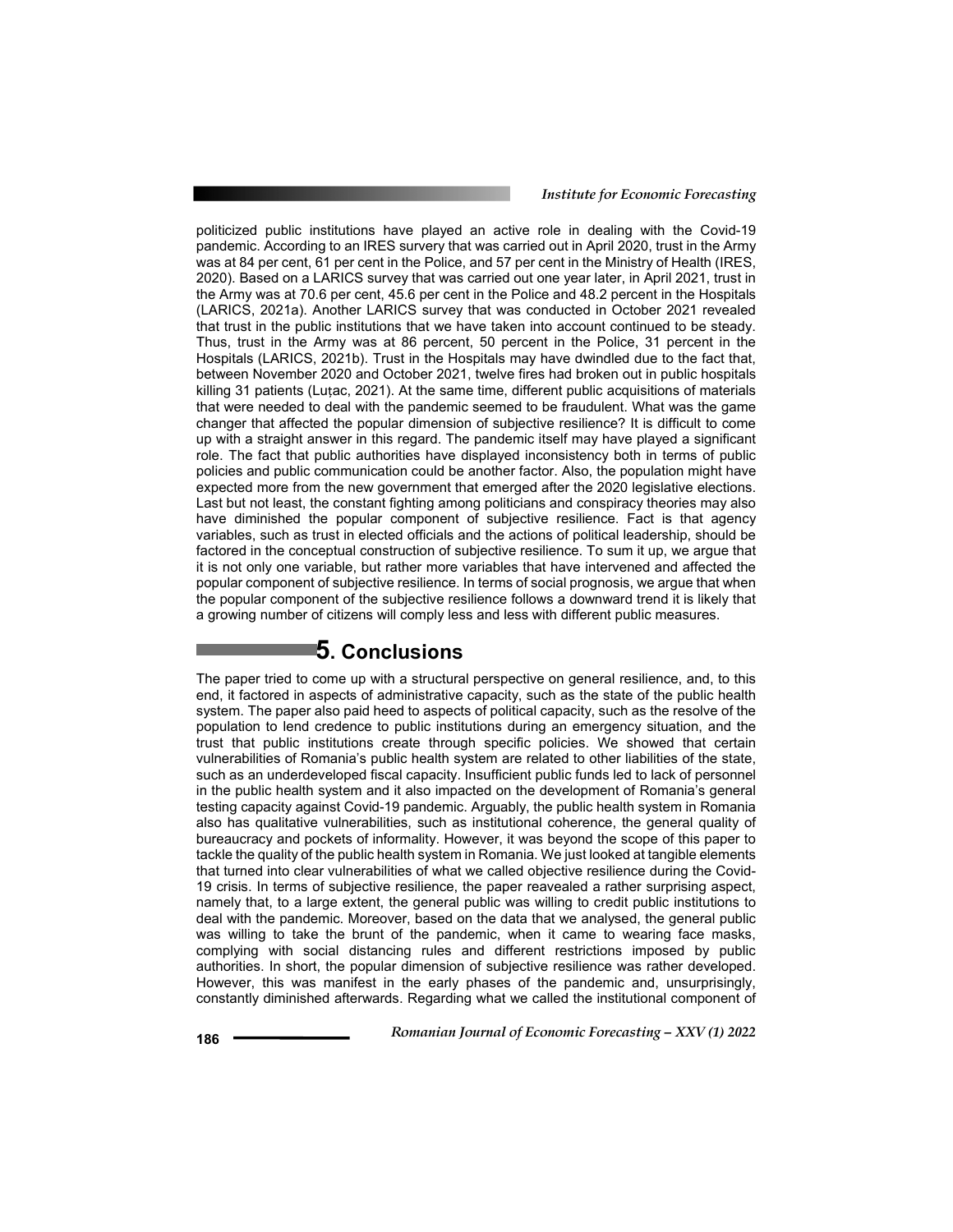

subjective resilience, trust in less politicized public institutions, such as the Army, the Police and the Hospitals, remained fairly steady throughout the Covid-19 pandemic.

The first important conclusion of this paper is that structural elements of general resilience, such as state capacity and public trust, are important for investigating the capacity of a given state to deal with crises situations. At the same time, agency needs to be taken into account for a more sophisticated conceptualization of general resilience. The second conclusion is that investigations of general resilience need to factor in both administrative and political capacities of a given state. In other words, one needs to explore not only the state of critical infrastructure before the occurrence of a crisis, but also certain intangible elements, such as public trust, in the absence of which critical infrastructure will not work rapidly and effectively. Given that general resilience is a process, a diachronic perspective is required to have a better grasp on such a phenomenon. The last conclusion of the paper is that structural vulnerabilities of a given state are not only revealed by a crisis situation but they are made even worse by a rapid social change event. A given society that scores poorly at state capacity and public trust in normal times is likely to run into trouble when hit by a crisis situation. Therefore, structural aspects could be factored in by any prognosis on the emergence and evolution of general resilience of a given state that deals with a rapid social change event.

### **References**

- Acemoglu, D., Robinson, J.A., 2019. *The Narrow Corridor. States, Societies and the Fate of Liberty*. Penguin Press.
- Alexander, J.C., Eyerman, R., Giesen, B., Smelser, N.J. and Sztompka, P., 2004. *Cultural Trauma and Collective Identity*. Berkeley: University of California Press.
- Ayoob, M., 1995. *The Third World Security Predicament. Making, Regional Conflict, and the International System.* Boulder: Lynne Rienner Publishers.
- Azar, E.E. and Moon, C., 1988. *National Security in the Third World. The Management of Internal and External Threats.* University of Maryland.
- Ban, C., 2021. *Dacă am colecta cât Bulgaria și Ungaria …*.Libertatea.ro, February 2. [online] Available at: <https://www.libertatea.ro/opinii/colectare-taxe-bulgariaungaria-bugete-florin-citu-anaf-3400055>.
- Beach, D. and Pedersen, R.B., 2013. *Process-Tracing Methods. Foundations and Guidelines*. Ann Arbor: The University of Michigan Press.
- Bohle, D., and Greskovits, B., 2012. *Capitalist Diversity on Europe's Periphery.* Ithaca: Cornell University Press.
- Capano, G., 2020. Policy design and state capacity in the COVID-19 emergency in Italy: if you are not prepared for the (un)expected, you can be only what you already are. *Policy and Society,* 39(3), pp. 326-44.
- Chehabi, H.E., Linz, J.J. eds., 1998. *Sultanistic Regimes*. The John Hopkins University.
- Cotidianul.ro, 2021. *Medic, despre lipsa testării.* O poveste de groază, November 2. [online] Available at: <https://www.cotidianul.ro/medic-despre-lipsa-testarii-opoveste-de-groaza/>.
- Cummings, S.N. and Nørgaard, O., 2004. Conceptualizing State Capacity: Comparing Kazakhstan and Kyrgyzstan. *Political Studies*, 52, pp.685-708.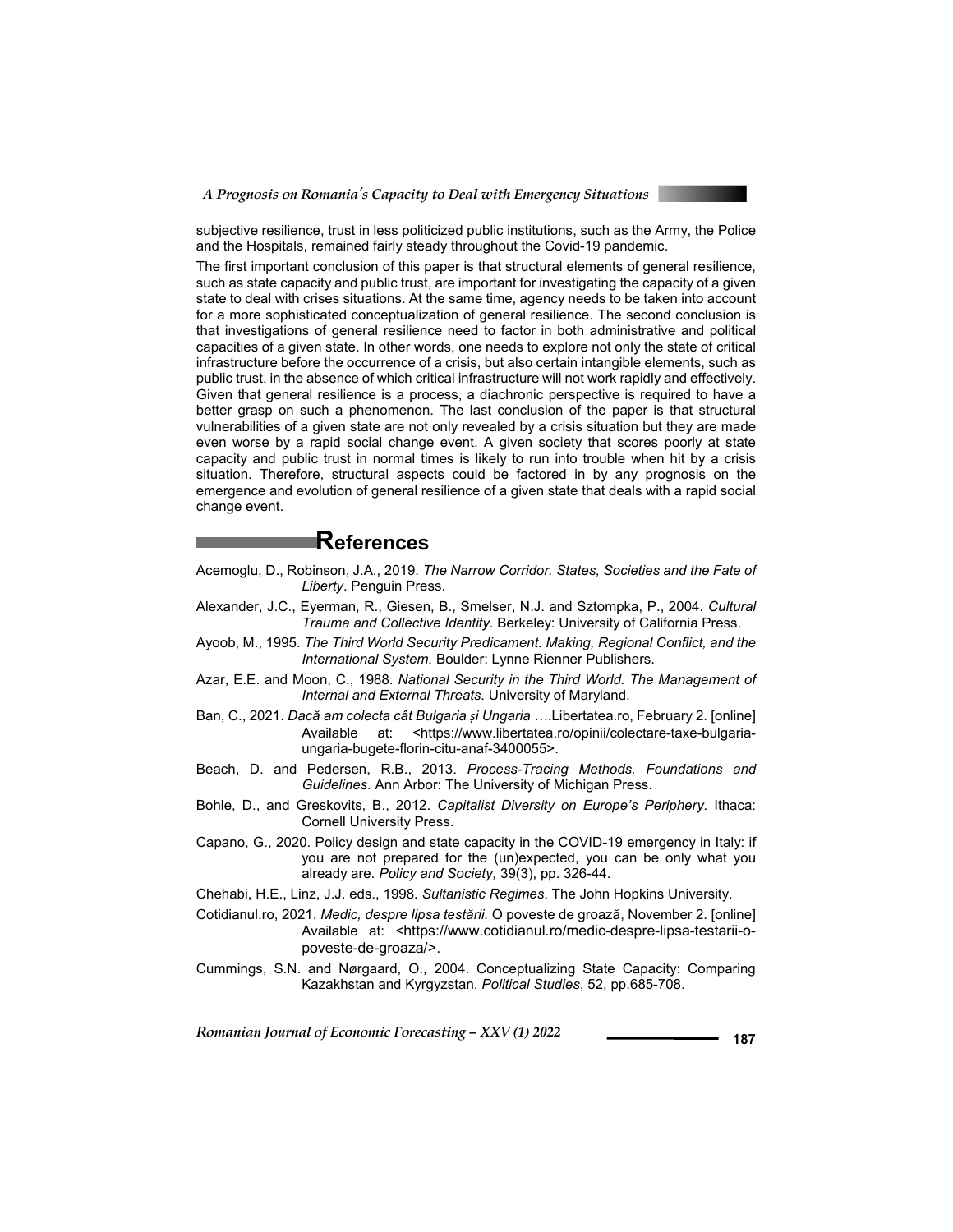Dăianu, D., 2018. *Băncile centrale, criza și postcriza*. Iași: Ed. Polirom.

- Dăianu, D., 2021. *Economia și pandemia. Ce urmează?* Iași: Ed. Polirom.
- Dumitrescu, L., 2021. Pockets of Efficiency in a Low Capacity State: Dealing with the Covid-19 Pandemic in Romania. *Southeast European and Black Sea Studies*, 21(3), pp.373-391.
- Ec.europa.eu., 2021. Comisia Europeană se alătură eforturilor României în campania de comunicare privind vaccinarea, December 14. [online] Available at: <https://ec.europa.eu/commission/presscorner/detail/ro/IP\_21\_6886>.
- Evans, P., 1995. *Embedded Autonomy. States and Industrial Transformation*. Princeton: Princeton University Press.
- Fjäder, C., 2014. The nation-state, national security and resilience in the age of globalisation. *Resilience: International Policies, Practices and Discourses,* 2(2), pp.114- 129.
- Fortin, J., 2010. A tool to evaluate state capacity in post-communist countries, 1989-2006. *European Journal of Political Research*, 49, pp.654-86.
- Frye, T., 2010. *Building States and Markets after Communism. The Perils of Polarized Democracy*. Cambridge: Cambridge University Press.
- Fukuyama, F., 2014 *Political order and political decay. From the industrial revolution to the globalization of democracy*. New York: Farrar, Straus and Giroux.
- Ganea, O., 2021. *Adrian Streinu-Cercel afirmă că România nu are suficienți medici pentru a trata bolnavii de COVID.* stiripesurse.ro, October 24, [online] Available at:<https://www.stiripesurse.ro/adrian-streinu-cercel-afirma-caromania-nu-are-suficienti-medici-pentru-a-trata-bolnavii-de-covidsistemul-sanitar-este-blocat-in-momentul-de-fata\_2062149.html>.
- Ganev, V. I., 2005. Post-communism as an episode of state building: A reversed Tyllian perspective. *Communist and Post-Communist Studies*, 38(4), pp.425-445.
- Ganguly, S. and Thompson, W. R., 2017. *Ascending India and Its State Capacity. Extraction, Violence, and Legitimacy.* London: Yale University Press.
- Geddes, B., 1990. Building "State" Autonomy in Brazil, 1930-1964. *Comparative Politics*, 22 (2), pp.217-235.
- Geddes, B., 1994. *Politician's Dilemma: Building State Capacity in Latin America*. Los Angeles: University of California.
- Georgescu. F., 2018. *Capitalul în România postcomunistă.* București: Ed. Academiei Române.
- Gerring, J., 2007. *Case Study Research. Principles and Practices.* Cambridge: Cambridge University Press.
- Gilley, B., 2009. *The Right to Rule. How States Win and Lose Legitimacy*. New York: Columbia University.
- Goltermann, L., 2012. State Capacity and Compliance in ASEAN. In: Börzel, T, Goltermann, L., Lohaus, M. and Striebinger, K., eds. *Roads to Regionalism. Genesis, Design, and Effects of Regional Organizations*. Surrey: Ashgate.
- Hall, P.A. and Lamont, M., eds., 2013. *Social Resilience in the Neoliberal Era*. New York: Cambridge University Press.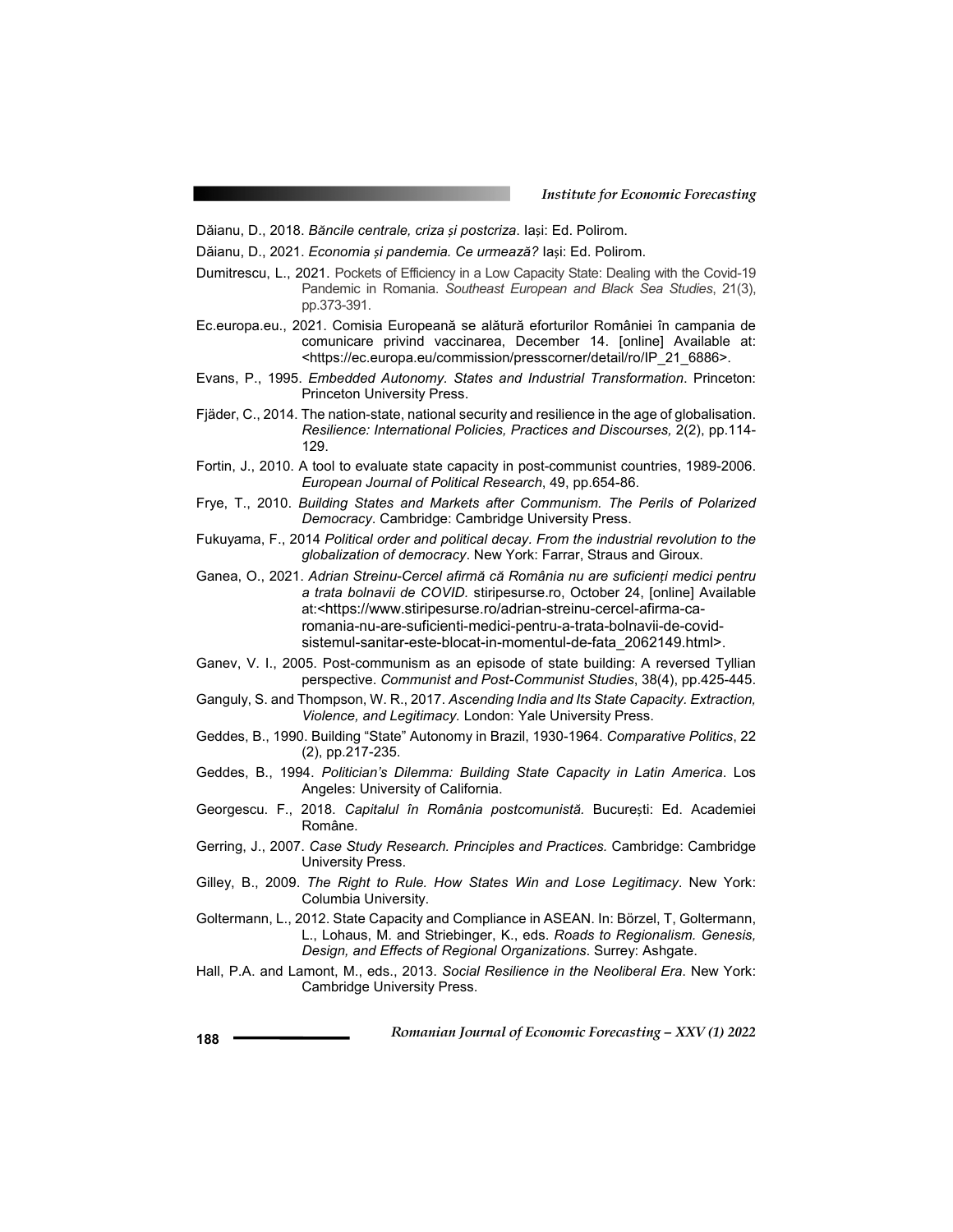

- Hartley, K. and Jarvis, D., 2020. Policymaking in a low-trust state: legitimacy, state capacity, and response to COVID-19 in Hong Kong. *Policy and Society*, pp.1-21.
- Hay, C., 2002. *Political Analysis. A Critical Introduction*. Palgrave: New York.
- Hendrix, C.S., 2010. Measuring state capacity: Theoretical and empirical implications for the study of civil conflict. *Journal of Peace Research*, 47(273), pp.273-285.
- Holt, J. and Manning, N., 2014. Fukuyama is Right about Measuring State Quality: Now What? *Governance: An International Journal of Policy, Administration, and Institutions*, 27(4), pp.717-28.
- IRES, 2020. *România în pandemie.* State și autoritate, April. [online] Available at: <https://ires.ro/>.
- IRES, 2021. *Percepții publice privind măsurile de relaxare a restricțiilor impuse de pandemia de COVID-19*, May. [online] Available at: <https://ires.ro/ >.
- Kurtz, M.J., 2013. *Latin American state building in comparative perspective.* New York: Cambridge University Press.
- LARICS, 2021a. *Barometrul de securitate a României*, April. [online], Available at: <https://larics.ro/barometrul-de-securitate-a-romaniei-editia-aprilie-2021/>
- LARICS, 2021b. *Barometrul securității naționale*, Octombrie. [online], Available at: <https://larics.ro/barometrul-securitatii-nationale-editia-octombrie-2021 partea-l/>.
- Lorch, J., 2017. *Civil Society and Mirror Images of Weak States. Bangladesh and the Philippines*. London: Palgrave Macmillan.
- Luțac, R., 2021. *12 incendii la spitalele din România, în mai puțin de un an. Zeci de decese.* Libertatea.ro, October 1. [online], Available at: <https://www.libertatea.ro/stiri/incendii-spitale-romania-sectii-ati-bucurestipiatra-neamt-3762187>.
- Mahoney, J., and Snyder, R., 1999. Rethinking Agency and Structure in the Study of Regime Change. *Studies in Comparative International Development*, Summer edition, pp. 3-32.
- Mahoney, J. and Rueschemeyer, D., eds. 2003. *Comparative Historical Analysis in the Social Sciences*. Cambridge: Cambridge University Press.
- Mihăescu, A., 2021. Încrederea românilor în Iohannis s-a prăbușit la 14%, Cîțu a coborât la 7% - Sondaj Avangarde. G4media.ro, October 27, [online], Available at: <https://www.g4media.ro/increderea-romanilor-in-iohannis-s-a-prabusitla-14-citu-a-coborat-la-7-sondaj-avangarde.html>.
- Nistoroiu, A., 2021. *Testăm puțin. Câți oameni au COVID fără să știe?* Libertatea.ro, October 23. [online], Available at: <https://www.libertatea.ro/stiri/testam-suficient-3795837>
- Yamamoto, D., 2011. Regional Resilience: Prospects for Regional Development Research. *Geography Compass*, 5(10), pp.723-36.
- Pană, M., 2016. *Marea problemă a României: Raportul dintre bugetele publice și PIB. Cauza ei și câteva comparații.* Cursdeguvernare.ro. November 8, [online], Available at: <https://cursdeguvernare.ro/marea-problema-a-romaniei-